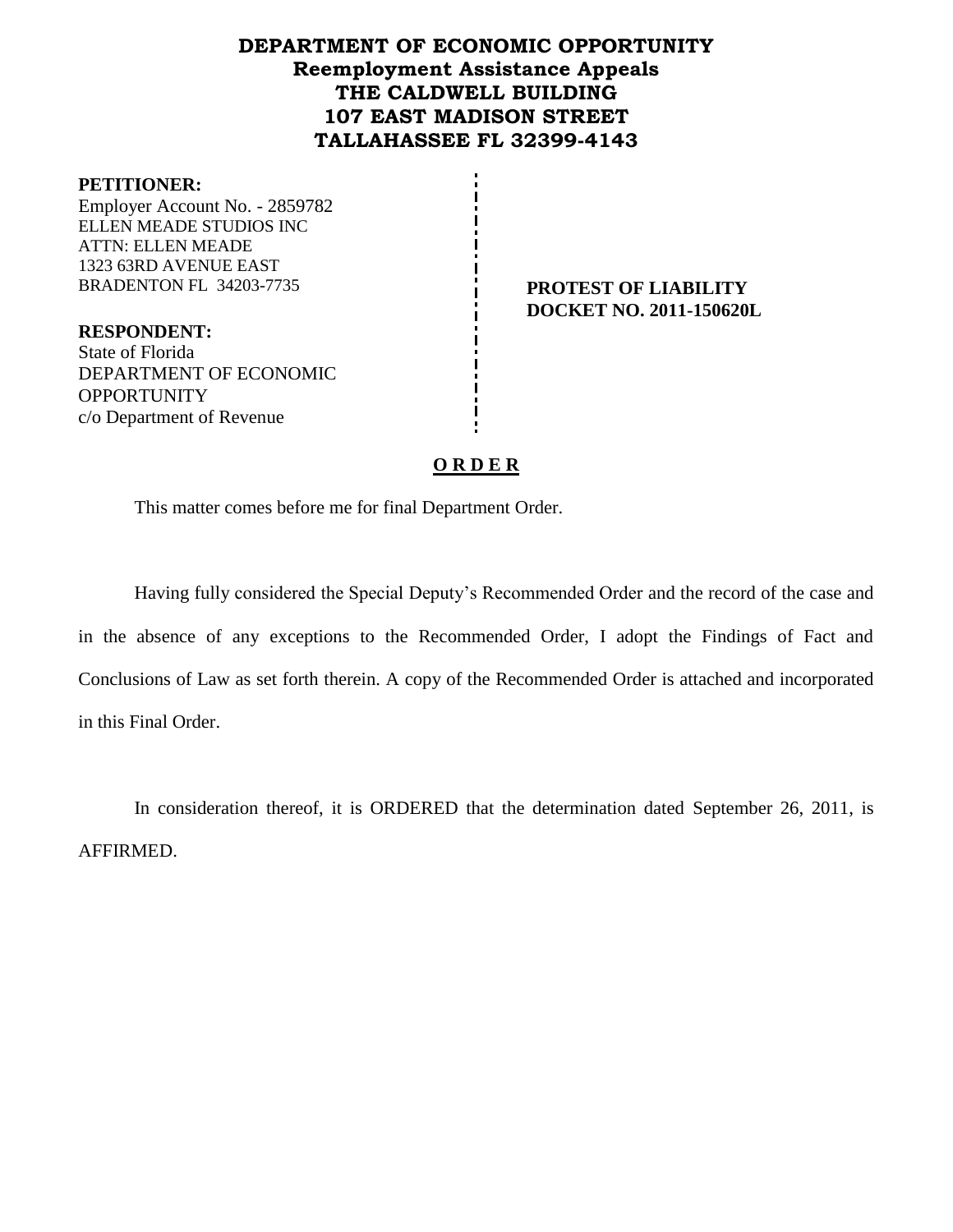#### **JUDICIAL REVIEW**

Any request for judicial review must be initiated within 30 days of the date the Order was filed. Judicial review is commenced by filing one copy of a *Notice of Appeal* with the DEPARTMENT OF ECONOMIC OPPORTUNITY at the address shown at the top of this Order and a second copy, with filing fees prescribed by law, with the appropriate District Court of Appeal. It is the responsibility of the party appealing to the Court to prepare a transcript of the record. If no court reporter was at the hearing, the transcript must be prepared from a copy of the Special Deputy's hearing recording, which may be requested from the Office of Appeals.

Cualquier solicitud para revisión judicial debe ser iniciada dentro de los 30 días a partir de la fecha en que la Orden fue registrada. La revisión judicial se comienza al registrar una copia de un *Aviso de Apelación* con la Agencia para la Innovación de la Fuerza Laboral [*DEPARTMENT OF ECONOMIC OPPORTUNITY]* en la dirección que aparece en la parte superior de este *Orden* y una segunda copia, con los honorarios de registro prescritos por la ley, con el Tribunal Distrital de Apelaciones pertinente. Es la responsabilidad de la parte apelando al tribunal la de preparar una transcripción del registro. Si en la audiencia no se encontraba ningún estenógrafo registrado en los tribunales, la transcripción debe ser preparada de una copia de la grabación de la audiencia del Delegado Especial [*Special Deputy*], la cual puede ser solicitada de la Oficina de Apelaciones.

Nenpòt demann pou yon revizyon jiridik fèt pou l kòmanse lan yon peryòd 30 jou apati de dat ke Lòd la te depoze a. Revizyon jiridik la kòmanse avèk depo yon kopi yon *Avi Dapèl* ki voye bay DEPARTMENT OF ECONOMIC OPPORTUNITY lan nan adrès ki parèt pi wo a, lan tèt *Lòd* sa a e yon dezyèm kopi, avèk frè depo ki preskri pa lalwa, bay Kou Dapèl Distrik apwopriye a. Se responsabilite pati k ap prezante apèl la bay Tribinal la pou l prepare yon kopi dosye a. Si pa te gen yon stenograf lan seyans lan, kopi a fèt pou l prepare apati de kopi anrejistreman seyans lan ke Adjwen Spesyal la te fè a, e ke w ka mande Biwo Dapèl la voye pou ou.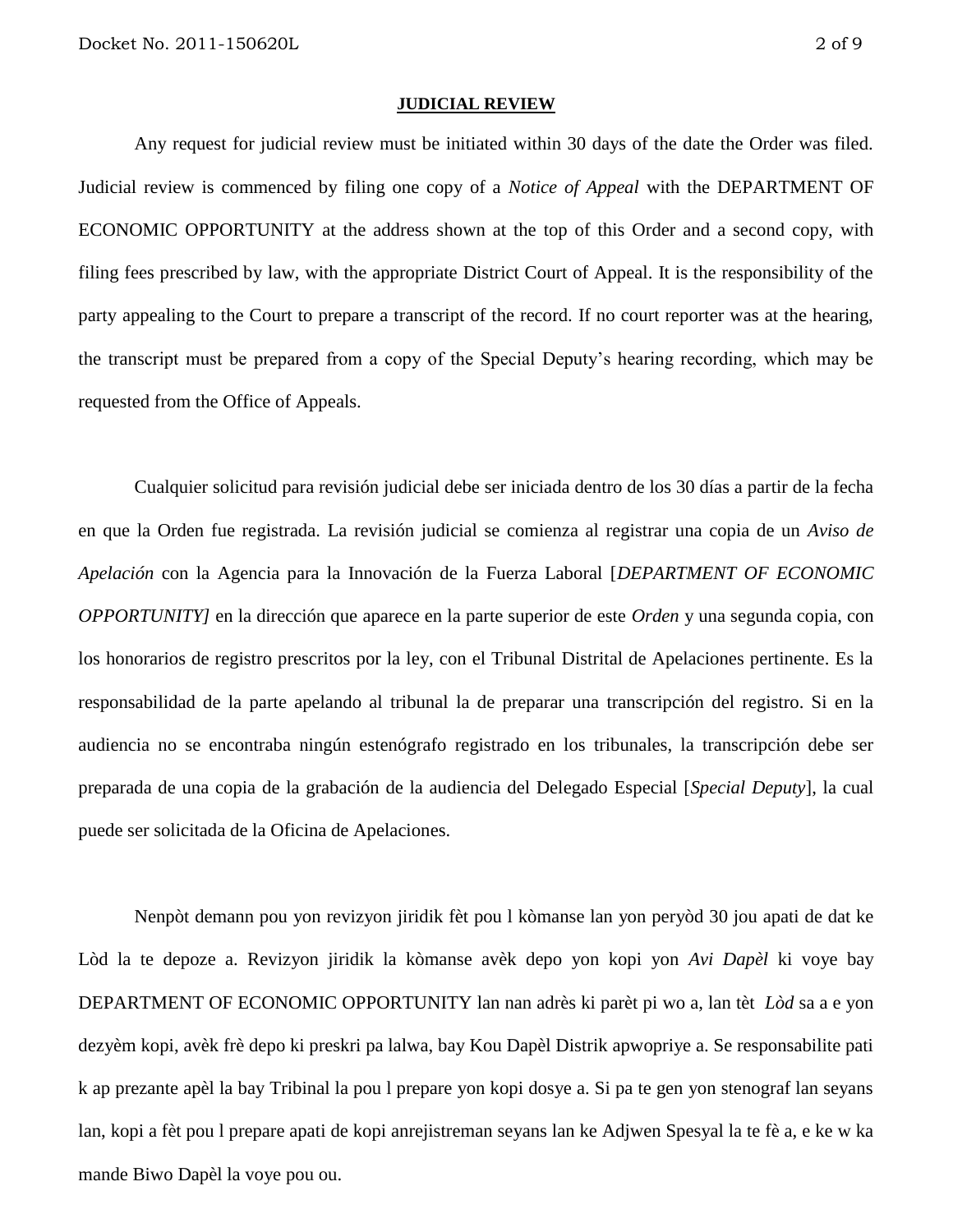DONE and ORDERED at Tallahassee, Florida, this \_\_\_\_\_\_\_ day of **September, 2012**.



Altemese Smith, Assistant Director, Reemployment Assistance Services DEPARTMENT OF ECONOMIC OPPORTUNITY

FILED ON THIS DATE PURSUANT TO § 120.52, FLORIDA STATUTES, WITH THE DESIGNATED DEPARTMENT CLERK, RECEIPT OF WHICH IS HEREBY ACKNOWLEDGED.

\_\_\_\_\_\_\_\_\_\_\_\_\_\_\_\_\_\_\_\_\_\_\_\_\_\_\_\_ \_\_\_\_\_\_\_\_\_\_\_\_ DEPUTY CLERK DATE

#### **CERTIFICATE OF SERVICE**

**I HEREBY CERTIFY that true and correct copies of the foregoing Final Order have been furnished to the persons listed below in the manner described, on the \_\_\_\_\_\_\_ day of September, 2012**.

Shinuu h.

SHANEDRA Y. BARNES, Special Deputy Clerk DEPARTMENT OF ECONOMIC **OPPORTUNITY** Reemployment Assistance Appeals 107 EAST MADISON STREET TALLAHASSEE FL 32399-4143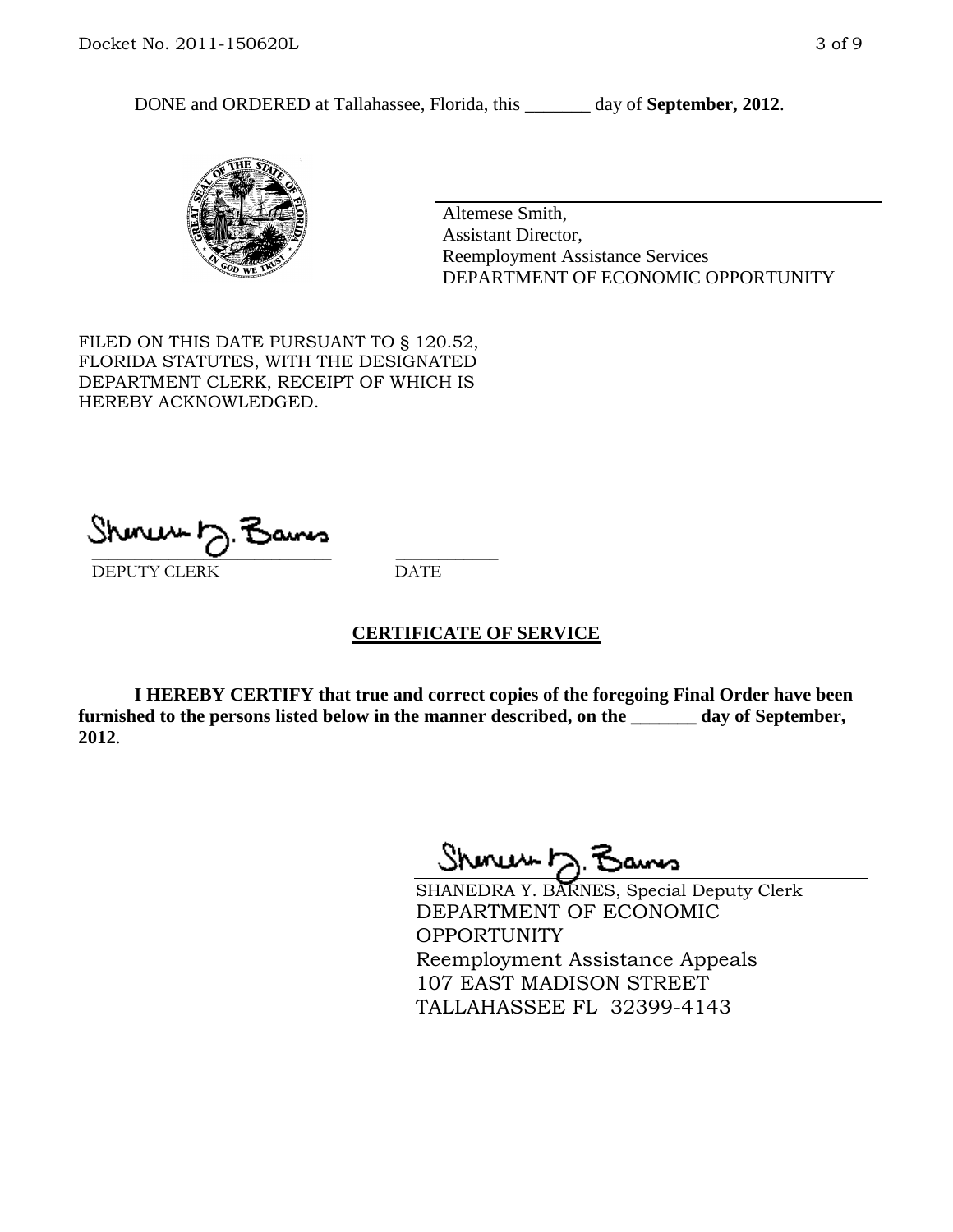By U.S. Mail:

ELLEN MEADE STUDIOS INC ATTN: ELLEN MEADE 1323 63RD AVENUE EAST BRADENTON FL 34203-7735

# ADYAN SANCHEZ 1718 66TH AVE DR EAST

SARASOTA FL 34243 DEPARTMENT OF REVENUE ATTN: VANDA RAGANS - CCOC #1-4857 5050 WEST TENNESSEE STREET TALLAHASSEE FL 32399

> DOR BLOCKED CLAIMS UNIT ATTENTION MYRA TAYLOR P O BOX 6417 TALLAHASSEE FL 32314-6417

> MELODY GENSON 2750 RINGLING BLVD SUITE 3 SARASOTA FL 34237

State of Florida DEPARTMENT OF ECONOMIC OPPORTUNITY c/o Department of Revenue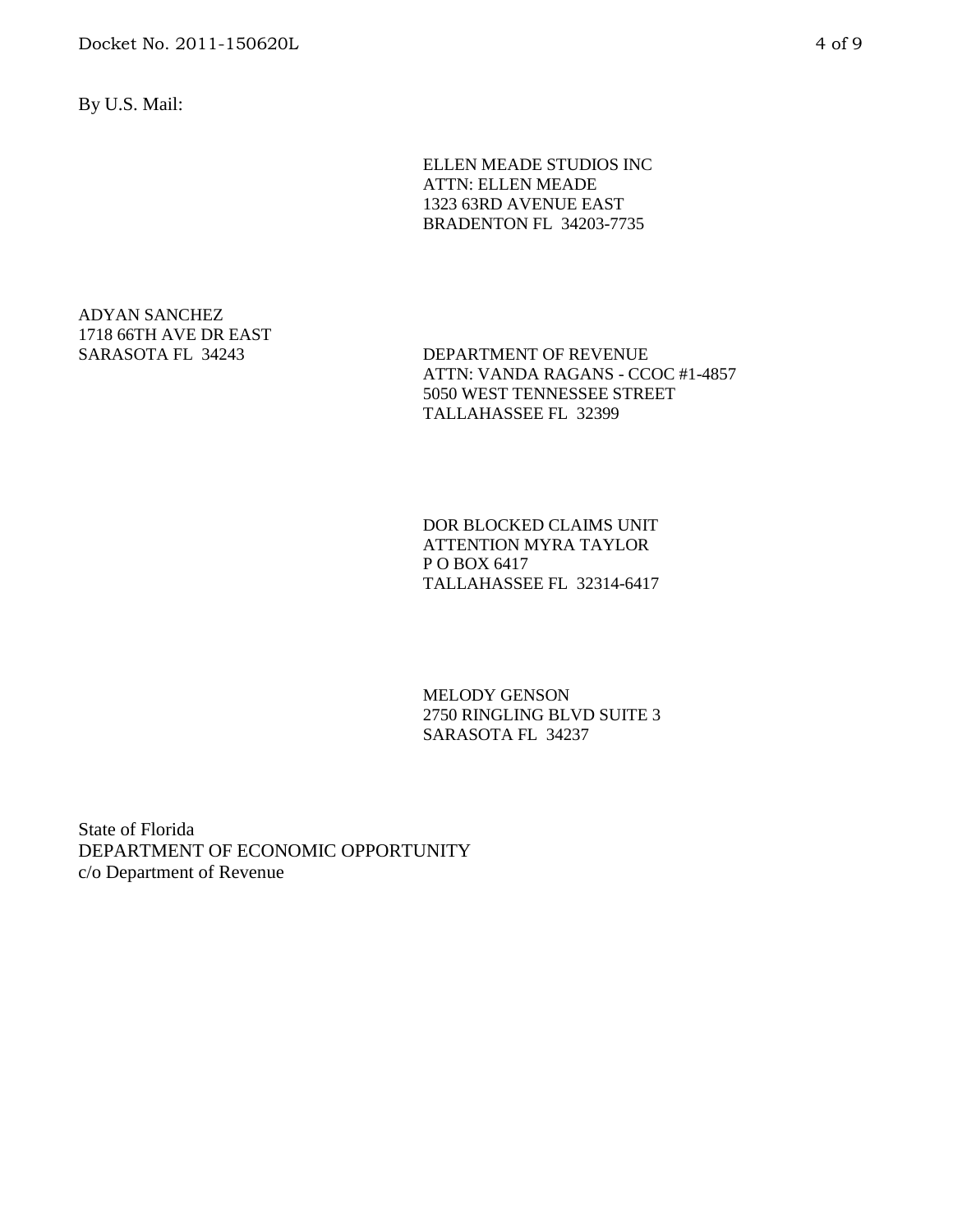## **DEPARTMENT OF ECONOMIC OPPORTUNITY Reemployment Assistance Appeals**

MSC 347 CALDWELL BUILDING 107 EAST MADISON STREET TALLAHASSEE FL 32399-4143

#### **PETITIONER:**

Employer Account No. - 2859782 ELLEN MEADE STUDIOS INC ATTEN: ELLEN MEADE 1323 63RD AVENUE EAST BRADENTON FL 34203-7735

> **PROTEST OF LIABILITY DOCKET NO. 2011-150620L**

#### **RESPONDENT:**

State of Florida DEPARTMENT OF ECONOMIC **OPPORTUNITY** c/o Department of Revenue

# **RECOMMENDED ORDER OF SPECIAL DEPUTY**

TO: Assistant Director, Interim Executive Director, Reemployment Assistance Services DEPARTMENT OF ECONOMIC OPPORTUNITY

This matter comes before the undersigned Special Deputy pursuant to the Petitioner's protest of the Respondent's determination dated September 26, 2011.

After due notice to the parties, a telephone hearing was held on June 14, 2012. The Petitioner's owner and an assistant director appeared and testified at the hearing. The Joined Party appeared and testified on her own behalf. A tax specialist II appeared and testified on behalf of the Respondent.

The record of the case, including the recording of the hearing and any exhibits submitted in evidence, is herewith transmitted. Proposed Findings of Fact and Conclusions of Law were not received.

#### **Issue:**

Whether services performed for the Petitioner by the Joined Party and other individuals constitute insured employment pursuant to Sections 443.036(19), 443.036(21); 443.1216, Florida Statutes, and if so, the effective date of the liability.

Whether the Petitioner meets liability requirements for Florida reemployment assistance contributions, and if so, the effective date of liability, pursuant to Sections 443.036(19); 443.036(21), Florida Statutes. **Findings of Fact:**

1. The Petitioner is a subchapter C corporation, incorporated for the purpose of running a performing arts pre-school.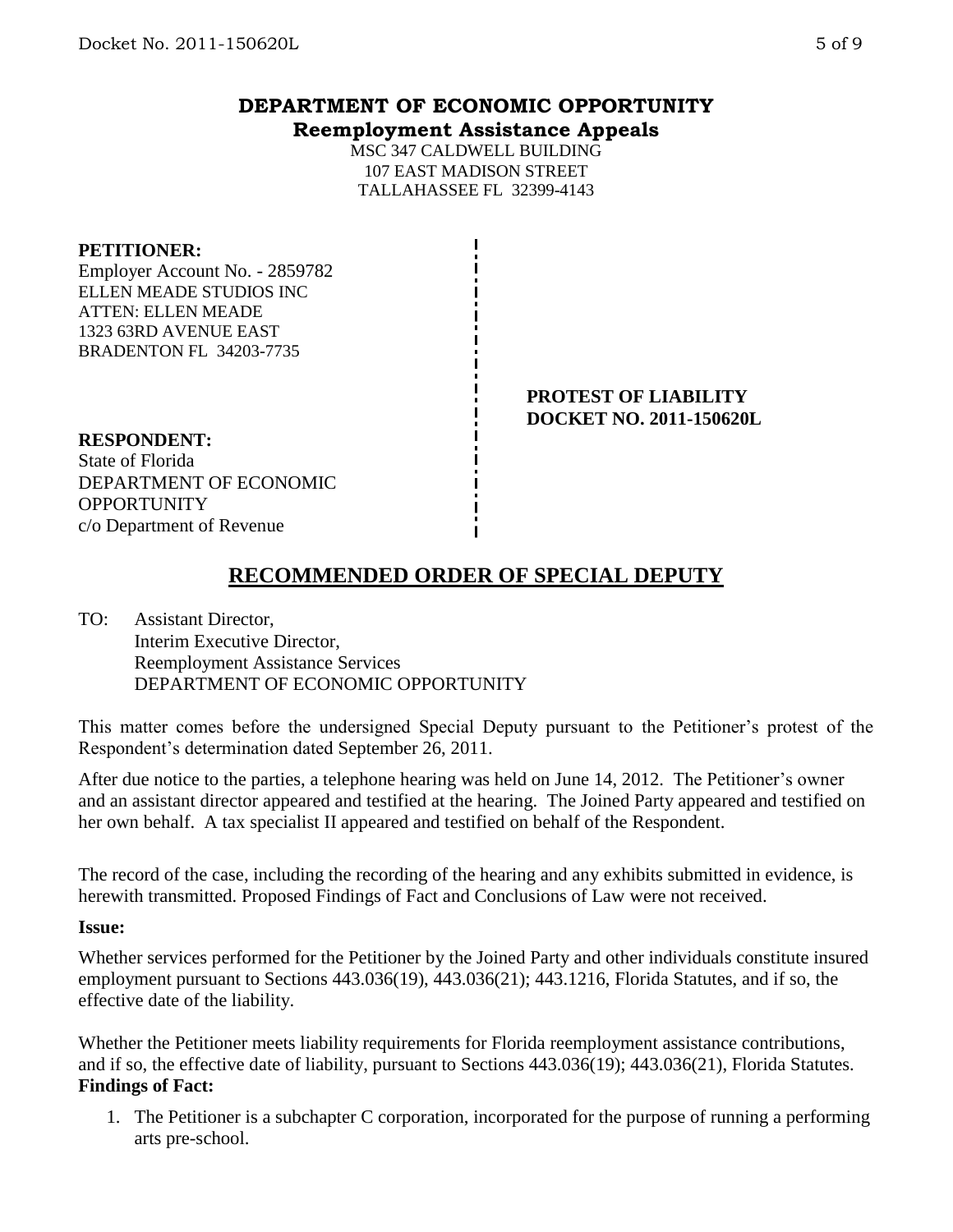- 2. The Petitioner used a leasing company until 2010. The Petitioner had all of the employees pay their own taxes after 2010.
- 3. The Joined Party provided services as an assistant teacher and as a cleaner for the Petitioner from July 1, 2007, through May 2009, and again from December 2009, through May 2011. There was no written contract between the parties.
- 4. The Joined Party's schedule varied. The schedule was set by the Petitioner. The Joined Party performed all services at the Petitioner's place of business.
- 5. The Joined Party began work as an assistant teacher. The Petitioner subsequently determined that the Joined Party should work as a cleaner instead.
- 6. The Joined Party was supervised by the Petitioner.
- 7. The Petitioner provided all of the equipment, tools, and materials needed to perform the work. The Joined Party had no expenses in conjunction with the work.
- 8. The Joined Party was paid \$8.25 per hour. The Joined Party was paid \$2,590.71 in the first quarter of 2011. The Joined Party was paid \$3,432.53 per quarter in 2010.

### **Conclusions of Law:**

- 9. The issue in this case, whether services performed for the Petitioner constitute employment subject to the Florida Unemployment Compensation Law, is governed by Chapter 443, Florida Statutes. Section 443.1216(1)(a)2., Florida Statutes, provides that employment subject to the chapter includes service performed by individuals under the usual common law rules applicable in determining an employer-employee relationship.
- 10. The Supreme Court of the United States held that the term "usual common law rules" is to be used in a generic sense to mean the "standards developed by the courts through the years of adjudication." United States v. W.M. Webb, Inc., 397 U.S. 179 (1970).
- 11. The Supreme Court of Florida adopted and approved the tests in 1 Restatement of Law, Agency 2d Section 220 (1958), for use to determine if an employment relationship exists. See Cantor v. Cochran, 184 So.2d 173 (Fla. 1966); Miami Herald Publishing Co. v. Kendall, 88 So.2d 276 (Fla. 1956); Magarian v. Southern Fruit Distributors, 1 So.2d 858 (Fla. 1941); see also Kane Furniture Corp. v. R. Miranda, 506 So.2d 1061 (Fla. 2d DCA 1987).
- 12. Restatement of Law is a publication, prepared under the auspices of the American Law Institute, which explains the meaning of the law with regard to various court rulings. The Restatement sets forth a nonexclusive list of factors that are to be considered when judging whether a relationship is an employment relationship or an independent contractor relationship.
- 13. 1 Restatement of Law, Agency 2d Section 220 (1958) provides:
	- (1) A servant is a person employed to perform services for another and who, in the performance of the services, is subject to the other's control or right of control.
	- (2) The following matters of fact, among others, are to be considered:
		- (a) the extent of control which, by the agreement, the business may exercise over the details of the work;
		- (b) whether or not the one employed is engaged in a distinct occupation or business;
		- (c) the kind of occupation, with reference to whether, in the locality, the work is usually done under the direction of the employer or by a specialist without supervision;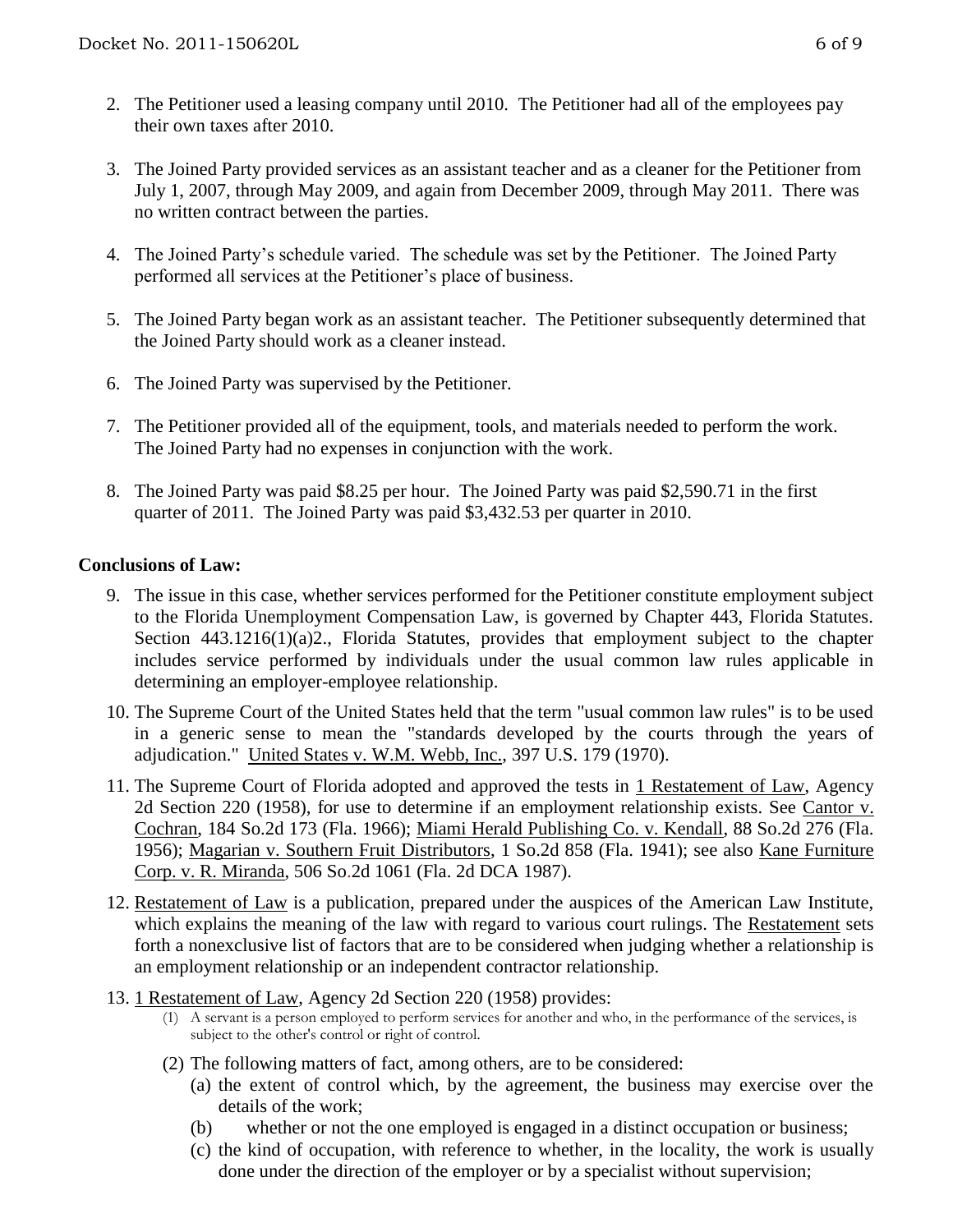- (d) the skill required in the particular occupation;
- (e) whether the employer or the worker supplies the instrumentalities, tools, and the place of work for the person doing the work;
- (f) the length of time for which the person is employed;
- $(g)$  the method of payment, whether by the time or by the job;
- (h) whether or not the work is a part of the regular business of the employer;
- (i) whether or not the parties believe they are creating the relation of master and servant;
- (j) whether the principal is or is not in business.
- 14. Comments in the Restatement explain that the word "servant" does not exclusively connote manual labor, and the word "employee" has largely replaced "servant" in statutes dealing with various aspects of the working relationship between two parties. In Department of Health and Rehabilitative Services v. Department of Labor & Employment Security, 472 So.2d 1284 (Fla. 1<sup>st</sup> DCA 1985) the court confirmed that the factors listed in the Restatement are the proper factors to be considered in determining whether an employer-employee relationship exists. However, in citing La Grande v. B&L Services, Inc.,  $432$  So.2d  $1364$ ,  $1366$  (Fla. 1<sup>st</sup> DCA 1983), the court acknowledged that the question of whether a person is properly classified an employee or an independent contractor often cannot be answered by reference to "hard and fast" rules, but rather must be addressed on a case-by-case basis.
- 15. The record reflects that the Petitioner exercised control over where, when, and how the work was performed. The Petitioner set the Joined Party's schedule and required work to be performed at the place of business. The Petitioner supervised the Joined Party and in fact exercised control over the position held by the Joined Party in unilaterally changing the Joined Party from an assistant teacher to a cleaner.
- 16. The Joined Party was paid an hourly rate. Payment by time tends to indicate an employeremployee relationship between the parties.
- 17. The Joined Party provided services for the Petitioner for over one year. Such a length of service tends to show a more permanent relationship between the parties.
- 18. The Petitioner provided all of the tools, equipment, and materials needed to perform the work. The Joined Party had no expenses.
- 19. The work performed by the Joined Party as an assistant teacher/cleaner was a regular part of the day to day business of the Petitioner's preschool.
- 20. A preponderance of the evidence presented in this case reveals that the Petitioner exercised sufficient control over the Joined Party as to create an employer-employee relationship.
- 21. Florida law indicates that an employer is liable if during a calendar quarter during the current or preceding year the employer paid wages of at least \$1,500 for service in employment.
- 22. The Petitioner paid the Joined Party \$2,590.71 in the first quarter of 2011.
- 23. Accordingly, the Petitioner meets the liability requirements for Florida unemployment compensation contributions.

**Recommendation:** It is recommended that the determination dated September 26, 2011, be AFFIRMED.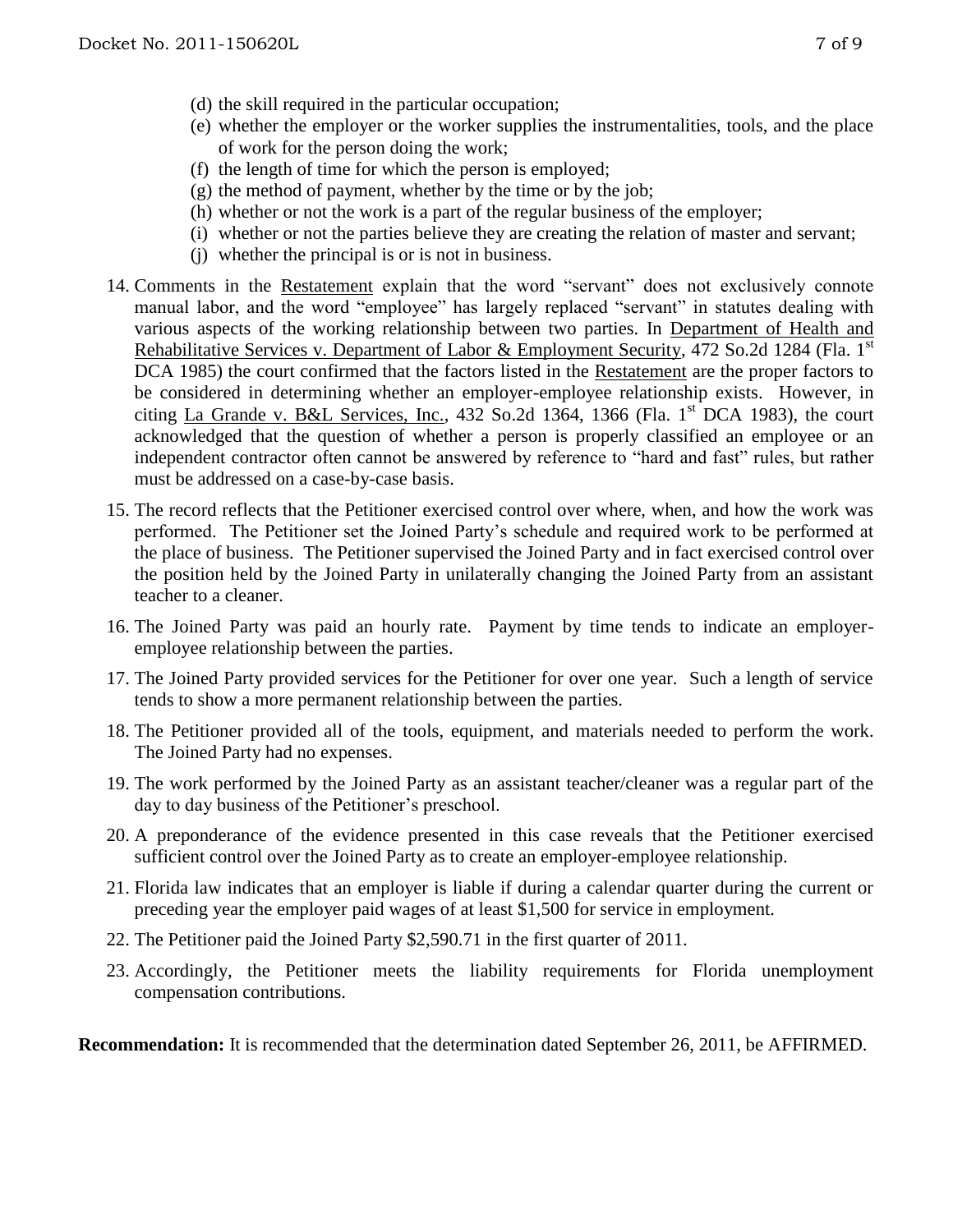

KRIS LONKANI, Special Deputy Office of Appeals

A party aggrieved by the *Recommended Order* may file written exceptions to the Director at the address shown above within fifteen days of the mailing date of the *Recommended Order*. Any opposing party may file counter exceptions within ten days of the mailing of the original exceptions. A brief in opposition to counter exceptions may be filed within ten days of the mailing of the counter exceptions. Any party initiating such correspondence must send a copy of the correspondence to each party of record and indicate that copies were sent.

Una parte que se vea perjudicada por la *Orden Recomendada* puede registrar excepciones por escrito al Director Designado en la dirección que aparece arriba dentro de quince días a partir de la fecha del envío por correo de la *Orden Recomendada*. Cualquier contraparte puede registrar contra-excepciones dentro de los diez días a partir de la fecha de envió por correo de las excepciones originales. Un sumario en oposición a contra-excepciones puede ser registrado dentro de los diez días a partir de la fecha de envío por correo de las contra-excepciones. Cualquier parte que dé inicio a tal correspondencia debe enviarle una copia de tal correspondencia a cada parte contenida en el registro y señalar que copias fueron remitidas.

Yon pati ke *Lòd Rekòmande* a afekte ka prezante de eksklizyon alekri bay Direktè Adjwen an lan adrès ki parèt anlè a lan yon peryòd kenz jou apati de dat ke *Lòd Rekòmande* a te poste a. Nenpòt pati ki fè opozisyon ka prezante objeksyon a eksklizyon yo lan yon peryòd dis jou apati de lè ke objeksyon a eksklizyon orijinal yo te poste. Yon dosye ki prezante ann opozisyon a objeksyon a eksklizyon yo, ka prezante lan yon peryòd dis jou apati de dat ke objeksyon a eksklizyon yo te poste. Nenpòt pati ki angaje yon korespondans konsa dwe voye yon kopi kourye a bay chak pati ki enplike lan dosye a e endike ke yo te voye kopi yo.

سماسته

**SHANEDRA Y. BARNES, Special Deputy Clerk SHANEDRA Y. BARNES**, Special Deputy Clerk

**Date Mailed:**